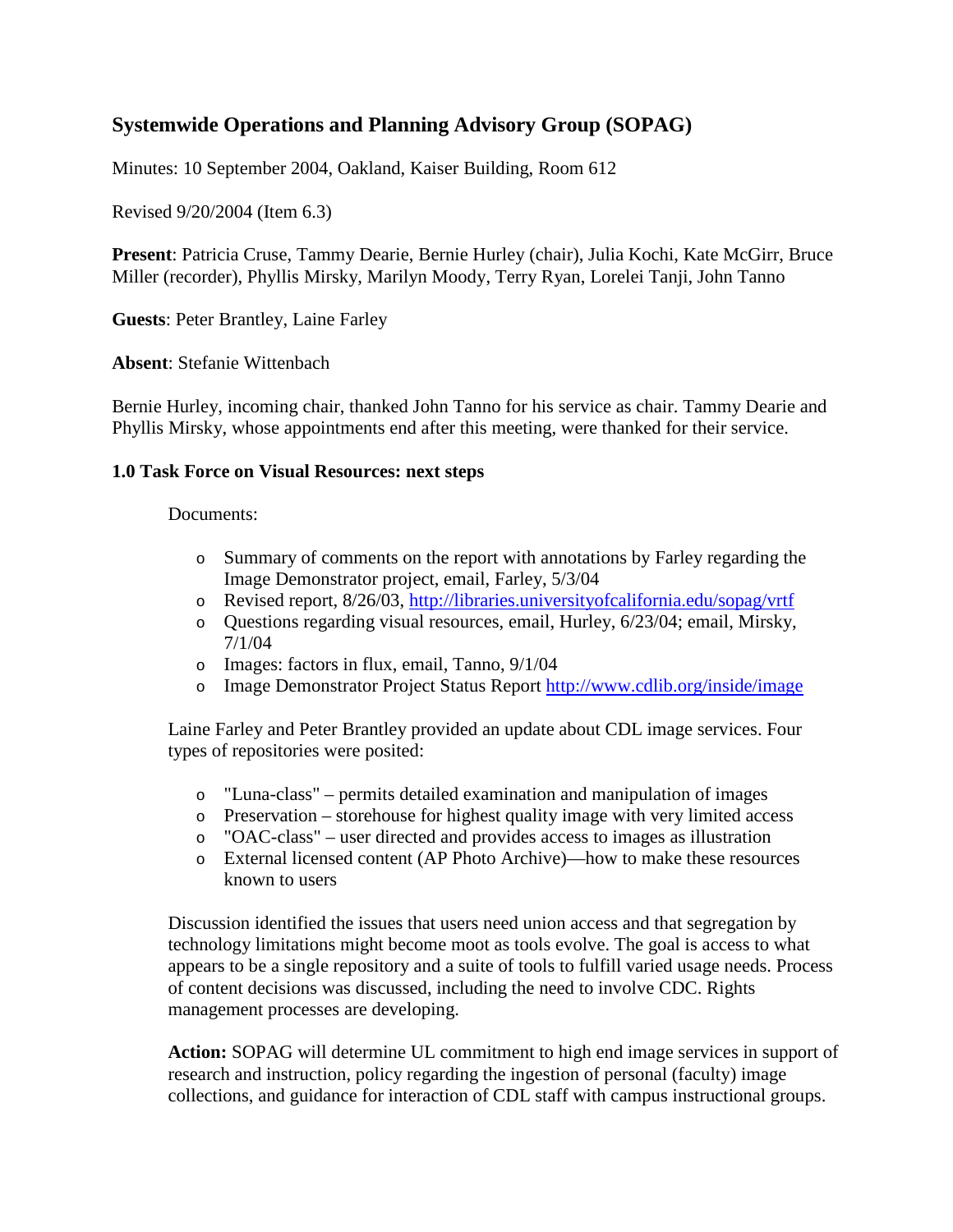Hurley will draft a memo to the UL's to be reviewed by SOPAG, Farley, and Brantley prior to transmission. Cruse will send information to SOPAG regarding the rights management framework.

#### **2.0 SOPAG Electronic Resource Management System Task Force**

Documents:

- o update, email, Hurley, 6/14/04
- o appointment and charge, email, Tanno, 4/14/04

The task force is working on definitions of consortial requirements, data elements, functionality, views, data flow, integration with SFX and cataloging systems, and the role of SCP. The task force report will be completed soon.

#### **3.0 All Campus Groups – updates from liaisons**

# **3.1 CDC (Mirsky)**

### **3.1.1 HOTS response regarding shared print collections pilot information in local catalogs**

Documents: email, Carole Kiehl to Cindy Shelton, 7/19/04

**Action:** The recommendation was accepted that we forego adding shared print collection pilot holdings to local catalogs. This implies that CDL will not provide programming for individual campuses that wish to add these holdings to their catalogs.

#### **3.1.2 Principles for collaborative collection development**

Documents:

- o charge to CDC, email, Tanno, 5/21/04
- o draft principles for acquiring and licensing information in digital formats, CDC, 08/04

The document was reviewed. Questions were raised regarding authentication and related privacy issues.

**Action:** Mirsky will take the comments to CDC for incorporation in the document.

# **3.1.3 Shared print advisory group - SLP, CDL, & SOPAG task forces**

Documents: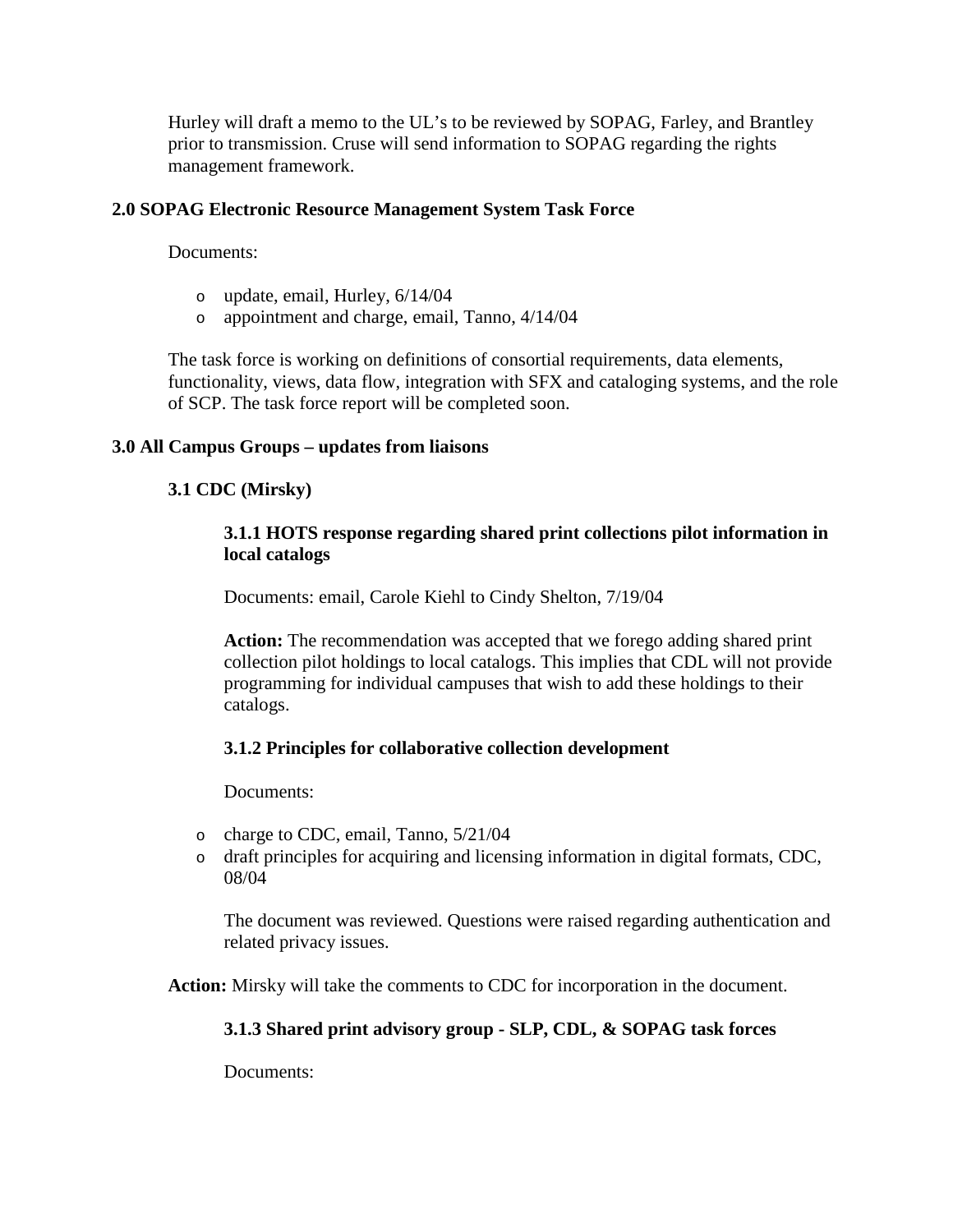o email discussion among SOPAG members

Action: This is an SLP-initiated activity that Nancy Kushigian will finalize with Dan Greenstein.

#### **3.2 HOPS (Moody)** – No action to report.

### **3.3 HOTS (Miller)**

#### **3.3.1 HOTS suggestion re the expansion of SCP responsibilities**

Documents:

o email, Carole Kiehl forwarded by Tanno, 7/19/04

The proposal is to expand SCP responsibilities to include formats other than electronic. Discussion articulated the change inherent in the area of shared print collections: shared print collection proposals in development, UCSD SCP undergoing self review, shared physical collections might not be at UCSD (i.e., convenient to that cataloging group).

**Action:** SOPAG accepts in principle the guidance from HOTS. Given that CDL has a management role for the SCP, Hurley will refer the proposal to Beverlee French for feedback.

#### **3.3.2 HOTS proposal for classification of SCP electronic monographs**

Documents:

o email, Tanno, 9/1/04

HOTS has proposed a pragmatic approach managed by the SCP AC to adding classification as an access point for electronic monographs.

**Action:** SOPAG endorses the principles expressed in the proposal. Given that CDL has a management role for the SCP, Hurley will refer the proposal to Beverlee French for feedback.

#### **3.4 LPL (Kochi)**

Documents:

o Annual report and goals for 2004/05, 6/14/04

LPL plans to meet in the fall.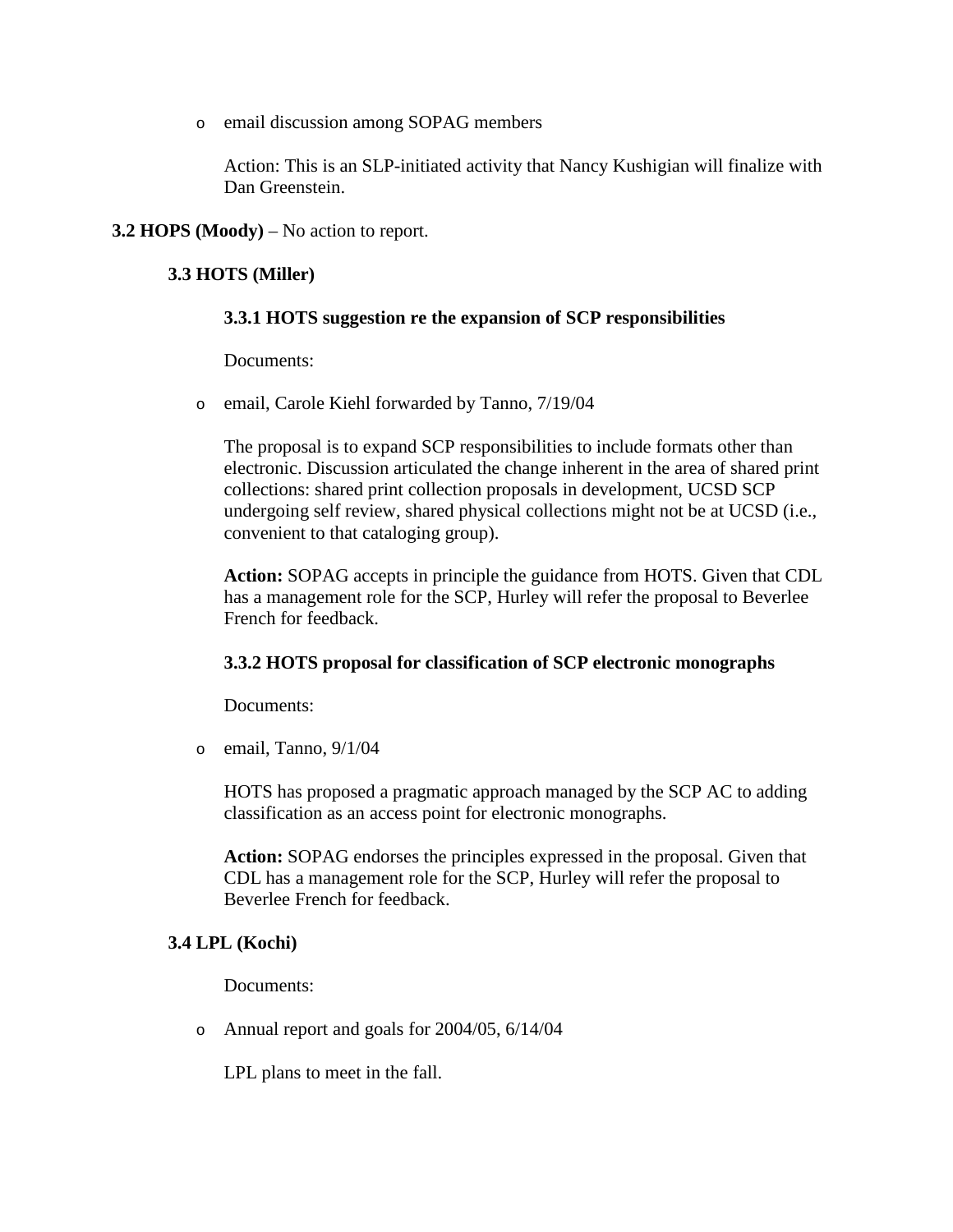# **3.5 LTAG (Ryan)**

### Documents:

- o question about registry of UC library developed software, email to Terry Toy from Tanno, 7/6/04
- o minutes of 06/22/04 meeting

LTAG is working on efficient and effective processes for sharing UC library developed software. LTAG will meet in the fall.

#### **3.6 RSC (Dearie)**

#### **3.6.1 VDX implementation task force**

o Documents: UC VDX implementation task force, 8/11/04

Members have been selected for the VDX implementation task force; the group will meet in the fall.

#### **3.6.2 Interlibrary loan of media**

o Charge to investigate the sharing of media collections, email, Tanno, 7/28/04

Membership is under recruitment for the group to investigate the sharing of media collections.

# **3.7 Joint Meeting with ACG Chairs (October 29th) (SOPAG)**

Documents:

o Annual SOPAG/All Campus Group chairs meeting and Role of All Campus Groups ACG's), email, to ACG Chairs from Tanno, 6/21/04 Role of All Campus Groups ACG's)

# **3.8 Duration of Service on ACG's, LAUC Representatives, and Chairs (Hurley, Tanno)**

**Action:** Tanji will be CDC liaison. Susan Starr will be RSC liaison. Hurley will update the SOPAG roster and associated web pages.

#### **4.0 Report on CDL Related Items (Cruse)**

#### **4.1 CBS/Request/Desktop Delivery – update**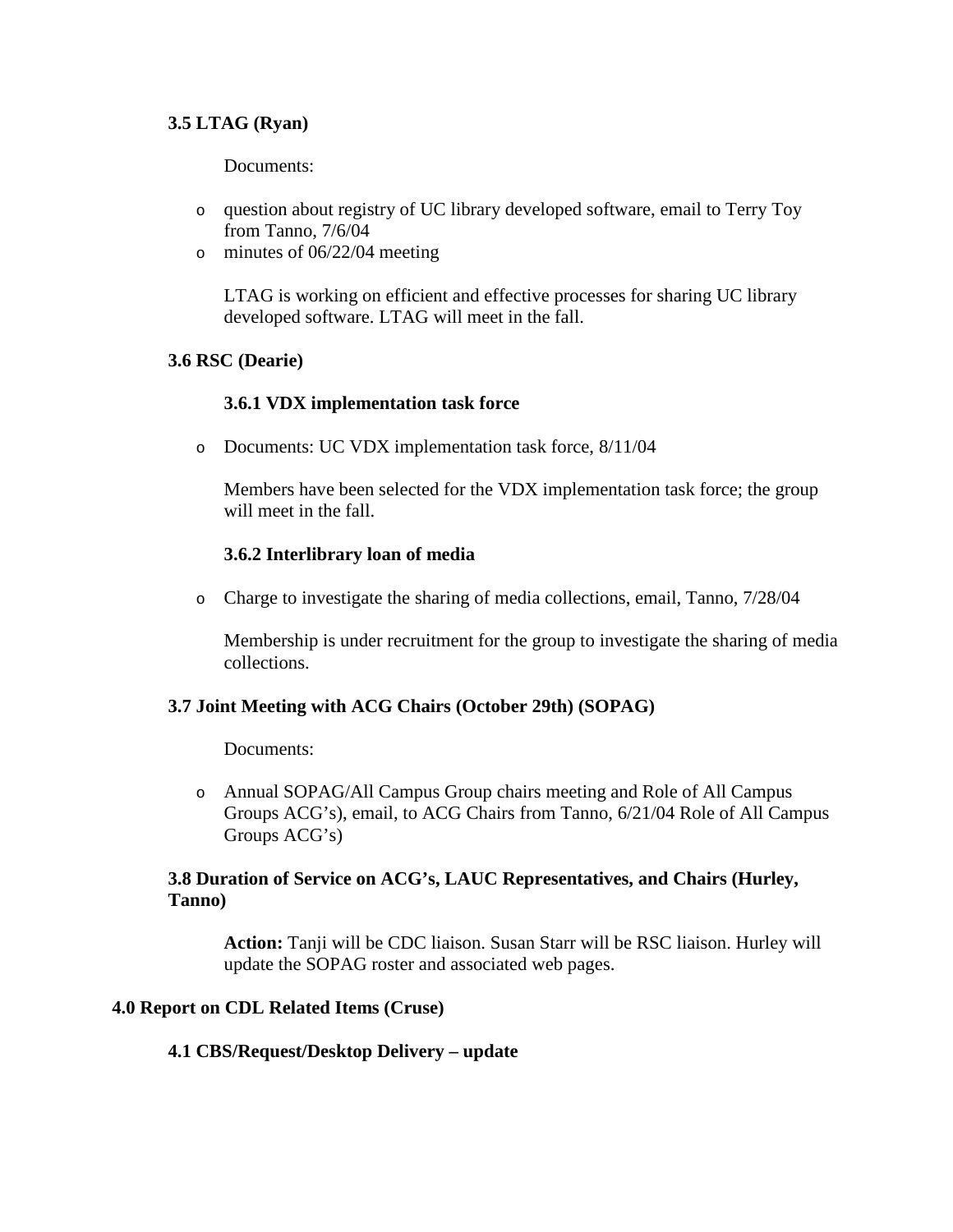VDX implementation status: A VDX Implementation web site <http://www.cdlib.org/inside/projects/request/vdx/> has been established; the site includes

- o status information
- o documentation
- o links to statistics,
- o links to information on other VDX implementations

Version 2.7 of the VDX application was installed on 8-22. Even though this version had been pretty thoroughly tested beforehand by ILL staff, some problems did occur in the first two weeks that seemed to relate the size and usage load on the system. CDL was able to minimize the downtime relating to these problems, and worked with Fretwell-Downing staff to resolve the problem. It appears that the problems may have been caused by the use of an older, less stable version of the underlying web server. That web server has been upgraded and the problems have so far not recurred.

Version 2.7.3 will be installed into the test instance later this month. CDL will try to arrange a load test of this version before it is moved to production.

Creation of the VDX Implementation Team is in progress and a listserv is being set up to facilitate communication among the group.

CDL is negotiating another half-time campus ILL expert to assist ILL staff with implementation of VDX. It is hoped that this can be announced soon.

CDL staff continue to work closely with Fretwell-Downing to resolve questions and issues with new features of VDX. An FDI technical staff person will be providing two days of on-site assistance to CDL in October.

#### **4.2 MELVYL - update**

Documents:

- o Uniform title update, email, Cruse, 4/1/04
- o email, Cruse, 6/17/04
- o The UCLA reload is on track and the switch in to the newly reloaded database with UCLA's new records will take plane on September 26. (Just for your recollection: The database that gets switched in on Sept 26 should match the content of the database that gets switched out, that was "frozen" on August 28. Once the "switchin" happens, the Melvyl Team will load the updates that have come in since Aug 28, asap, and then the accumulated records for UCLA which represent their updates since they sent us a snapshot to begin the process in July.)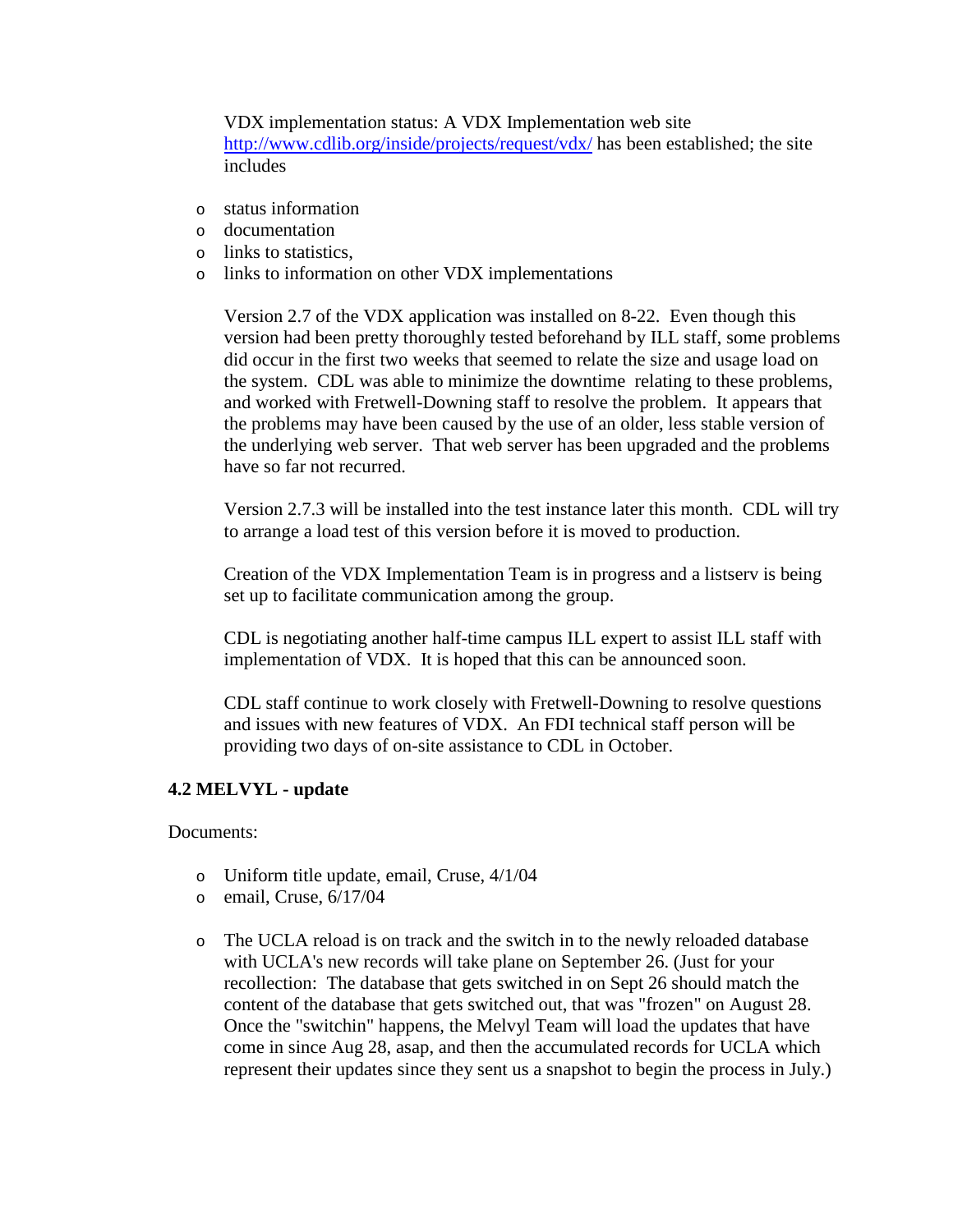o The Melvyl team will begin to develop a process for the "UT sort project" which will get set up once the dust settles on the UCLA Reload and subsequent additional catch-up loading. In addition the team will begin planning for the upgrade to version 16.

### **4.3 Link resolver planning status - 8 September 2004- update**

The PURL server was moved to new hardware and a failsafe environment in June.

The Link Resolver Planning Team met in San Diego in early August and identified a two-pronged approach for moving forward:

- o CDL will develop a link resolver that will handle PIDs, ARKs, OpenURLs, and other identifier schemes for electronic resources
- o CDL and SCP will explore the use of OpenURLs versus PIDs and develop guidelines for when to use both

The team is due to meet soon via telephone conferencing.

# **4.4 JSTOR - update**

Documents:

o draft - Overview of JSTOR shared print characteristics and proposed collection behaviors, 7.25.04

Information from the campuses about the potential titles for JSTOR is due 15 October.

The UL review of the draft contract has been completed. Nancy Kushigian is writing the position description for the JSTOR manager.

# **4.5 Metasearch Infrastructure Project**

Documents:

o <http://www.cdlib.org/inside/projects/metasearch>

Discussion brought to mind the need for experiments to be reviewed prior to the move to production status in order to facilitate smooth transitions and informed understanding by library staff.

# **4.6 Office of Scholarly Communications**

• the eScholarship *Seminar Series* has been launched. It is a new service for UC faculty in the eScholarship Repository. The service allows faculty to manage their seminars, lecture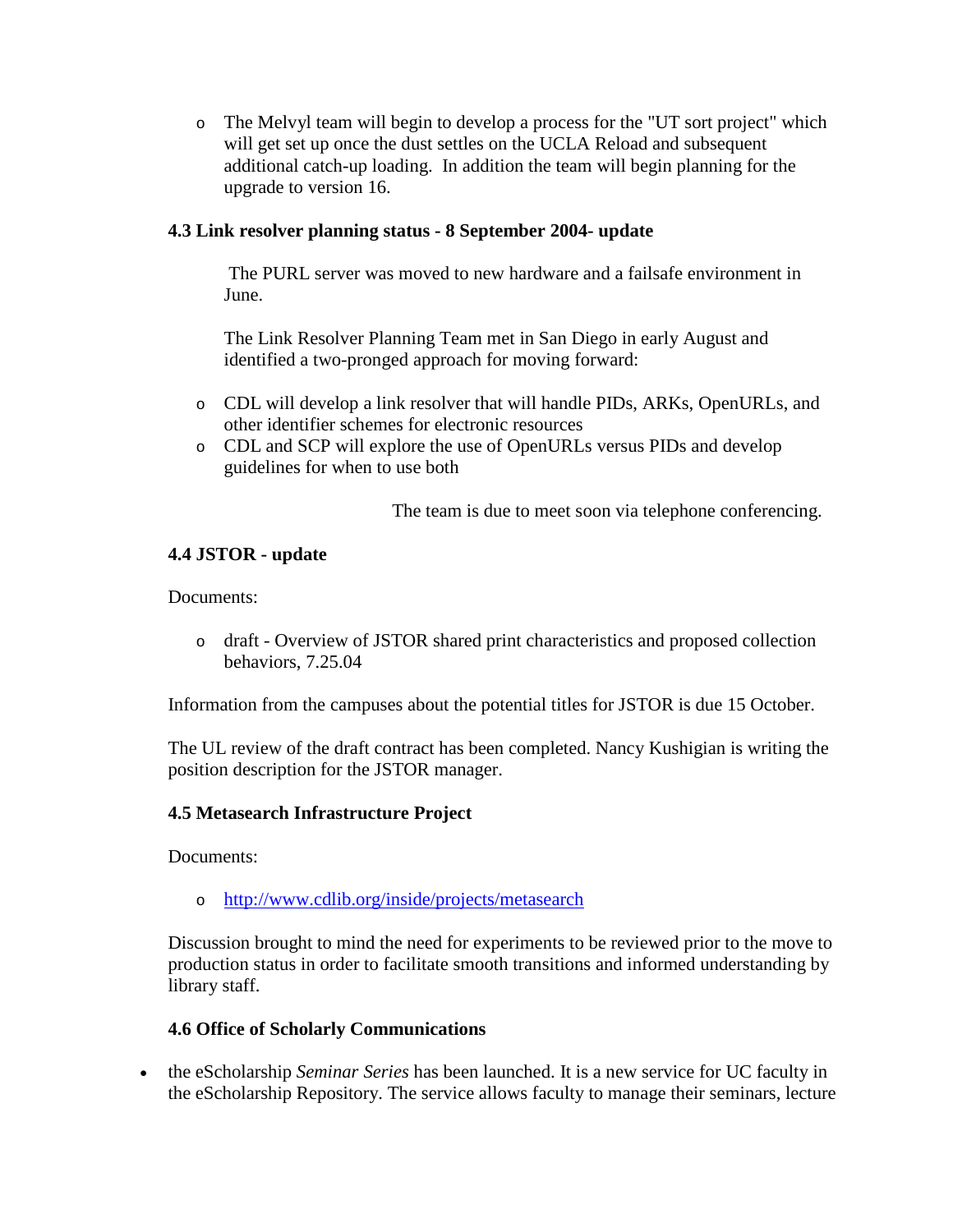series, and colloquia with ease, greater visibility, and with a persistent home for the fulltext seminar papers. <http://repositories.cdlib.org/escholarship/>

- First meeting of the academic council's Scholarly Committee on Scholarly Communication was held 8/25. Chairman Larry Pitts is attempting to identify and organize the group into working groups focused on specific issues for further investigation and, potentially, recommendations.
- OSC website launched. [http://osc.universityofcalifornia.edu](http://osc.universityofcalifornia.edu/) is available but has not been widely announced. Aimed at faculty, it contains background information, some advocacy statements, and pilots two services: a lookup table on cost, impact, and use of 3,300 journals (from Elsevier, Springer/Kluwer, Nature, Blackwell); some suggested language for modifying publication agreements. It will link to the libraries' scholarly communication pages which are being revised to describe the libraries' scholarly communication program and priorities.
- The library scholarly communication officers (SCO) will have their first meeting on Sept. 16th. There's a packed agenda that concentrates on making progress on the ULs' scholarly communication program and priorities. One point of intersection with SOPAG relates to the refreshed selection principles from CDC.

# **5.0 Systemwide Library Planning (Cruse)**

# **5.1 Strategic directions document – No Action**

# **5.2 Systemwide Planning Consultation Needs and Methods**

Documents:

o Strategic and operational consultation needs for the CDL and SLP: Discussion Paper for University Librarians, 4/29/04

Digital library services advisory group charge (version 4.0, 9/9/04) was presented to SOPAG for comment. This is a small advisory group to the CDL that will meet the immediate need for planning and operational advice on development and support of shared services. Farley and Brantley will co-chair the advisory group. CDL program managers and directors will be closely involved and will help set the agenda Campus membership will not be representative, but will represent; digital library services, technical services, public services and collection development. This is a shared services group that will work closely with SOPAG to insure coordination and communication.

# **6.0 Shared Collections - Government Information - update (Moody)**

# **6.1 Government Information Workshop—Update (Moody)**

Documents: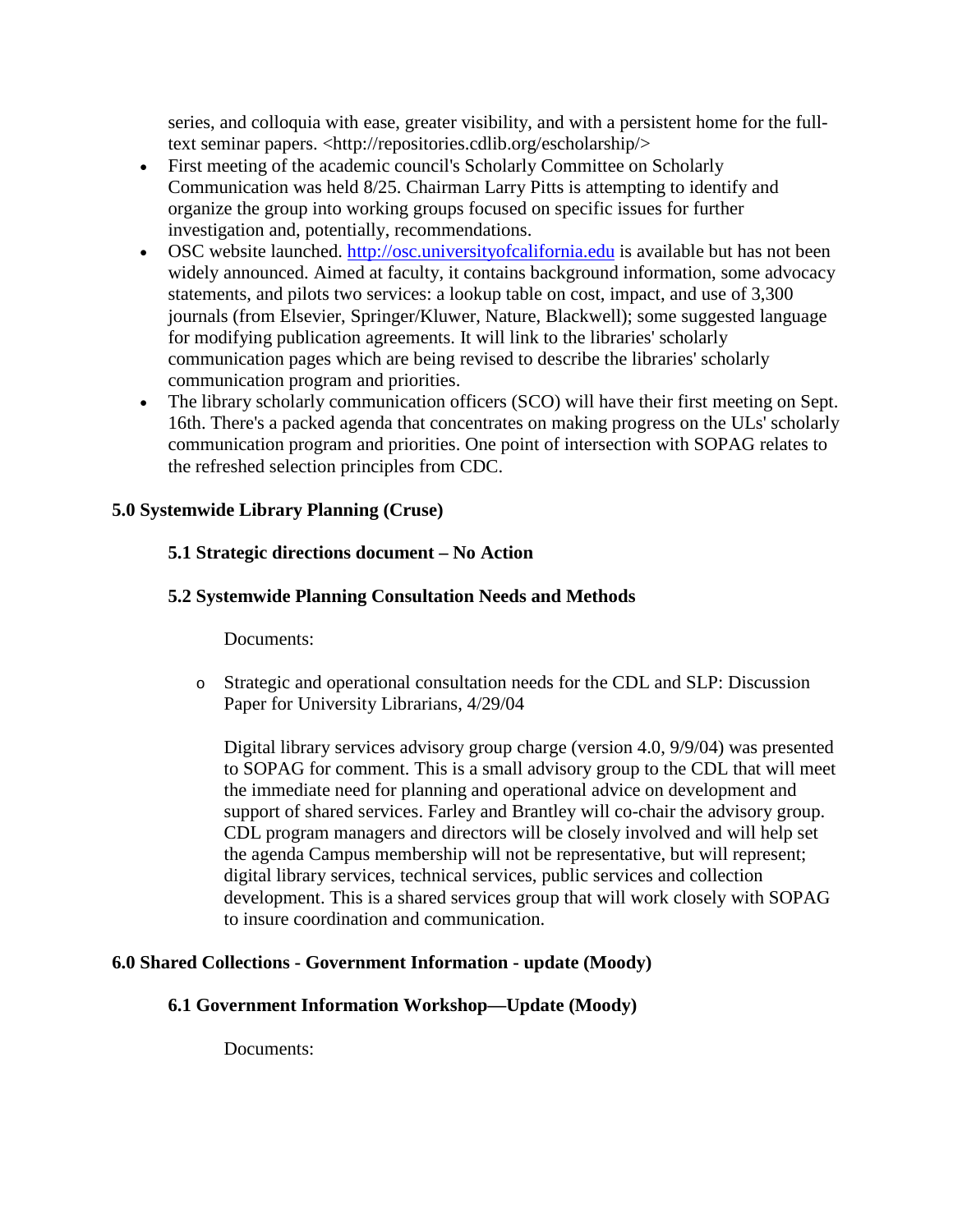o The new government information landscape: UC opportunities for shared collections and collaboration (7/27/04), email, Moody, 7/19/04

Planning is underway for the workshop to be held on 28 October.

# **6.2 Proposal to develop digitization centers at the RLF's for government information and other shared print collections**

Documents:

- o Investigation of a high volume digitization infrastructure (charge), to Barclay Ogden from Tanno, 7/7/04
- o Investigation of a high volume digitization infrastructure (report), Ogden to Tanno, 9/2/04

The report was well received. Discussion focused on suitable experiments.

**Action:** Hurley will ask CDC and HOPS for input for potential content for an experiment that could be recommended to the ULs

# **6.3 Print collection planning: possible collaboration with the State Library**

Documents:

o UC shared print collection planning for government information, email, Tanno, 6/15/04

FYI, a meeting has been set for 15 September with John Jewell and representatives from SOPAG and the steering committee on government shared collection.

# **7.0 SOPAG at LAUC Fall Assembly - Discussion (SOPAG)**

Documents:

o LAUC Fall Assembly Program Concept, email, Hurley, 8/31/04

Because the focus of SOPAG is on implementation of vision statements from the UL's, the proposed agenda topic does not fit well with the SOPAG domain.

**Action:** With further input from SOPAG members, Hurley will draft an alternate proposal to LAUC that suggests we focus on recent agenda topics.

#### **8.0 Electronic dissertations (Tanno)**

Tanno asked if e-dissertations were yet required on any of the campuses. There are some pilots of e-dissertations on the campuses, but in general the libraries still require a paper